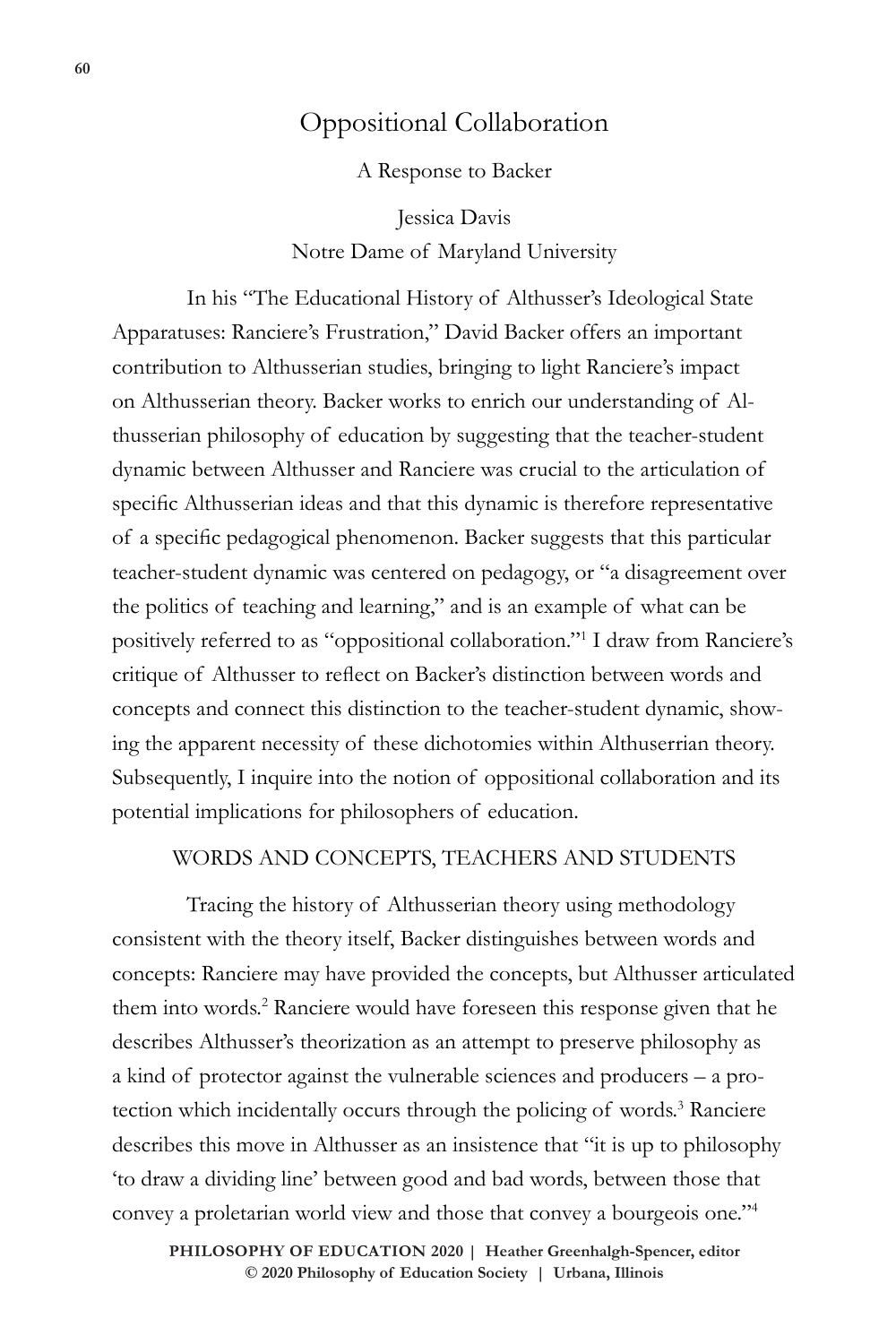#### **Jessica Davis 61**

As Ranciere writes, "Althusserian theory ... replaces a real discursive division [producers and capitalists] with a double, speculative division between science and ideology, between concepts and words."5 As a consequence of this, words "are not the elements of discursive practices that are, in turn, articulated in different social practices ... they only allow the following division: on the one side are the words that represent bourgeois domination (man, rights, freedom), and on the other are the words forged elsewhere, that is, in scientific knowledge (masses, classes, process, and so on). This division gives to philosophers the power to be the word-keepers."6 Proper use of words, and the need for philosophers to dictate this usage, is the only way for philosophy to establish its political necessity.<sup>7</sup> Philosophy serves as an "instance of control" meant to "bring science under its protective wing and lead the class struggle without ever stepping out of the lecture hall."<sup>8</sup> This safeguarding of words is found in philosophers' access to 'true knowledge' as well, ever securing the status of philosophers as a dominant class.<sup>9</sup>

On a similar note, the pedagogic structure of the teacher-student dynamic is shown to be necessary for Althusser because of the content that educators alone can deliver. Philosophers know words, educators know (the proper) science or content. Philosophers serve the role of disassociating rational politics (the politics which knows correct use of words) with empirical politics (the ignorant workers). Ranciere's critique of this is that the teacher-student dynamic is shown to be necessary by assuming a metaphysical distinction between true and false knowledge.<sup>10</sup> The logic of Althusserian discourse is such that "the antagonisms of empirical politics never give philosophy the moment to conclude ... for this to happen, the position of the educator, which sustains this disassociation, would have to be destroyed."11 Educators and philosophers must remain so that they may lift the ideological veils of the ignorant, parsing concepts from words, introducing new words as needed.

### OPPOSITIONAL COLLABORATION

Backer concludes that "ISAs themselves have a thoroughly educational history," insofar as they emerged from this historical, oppositional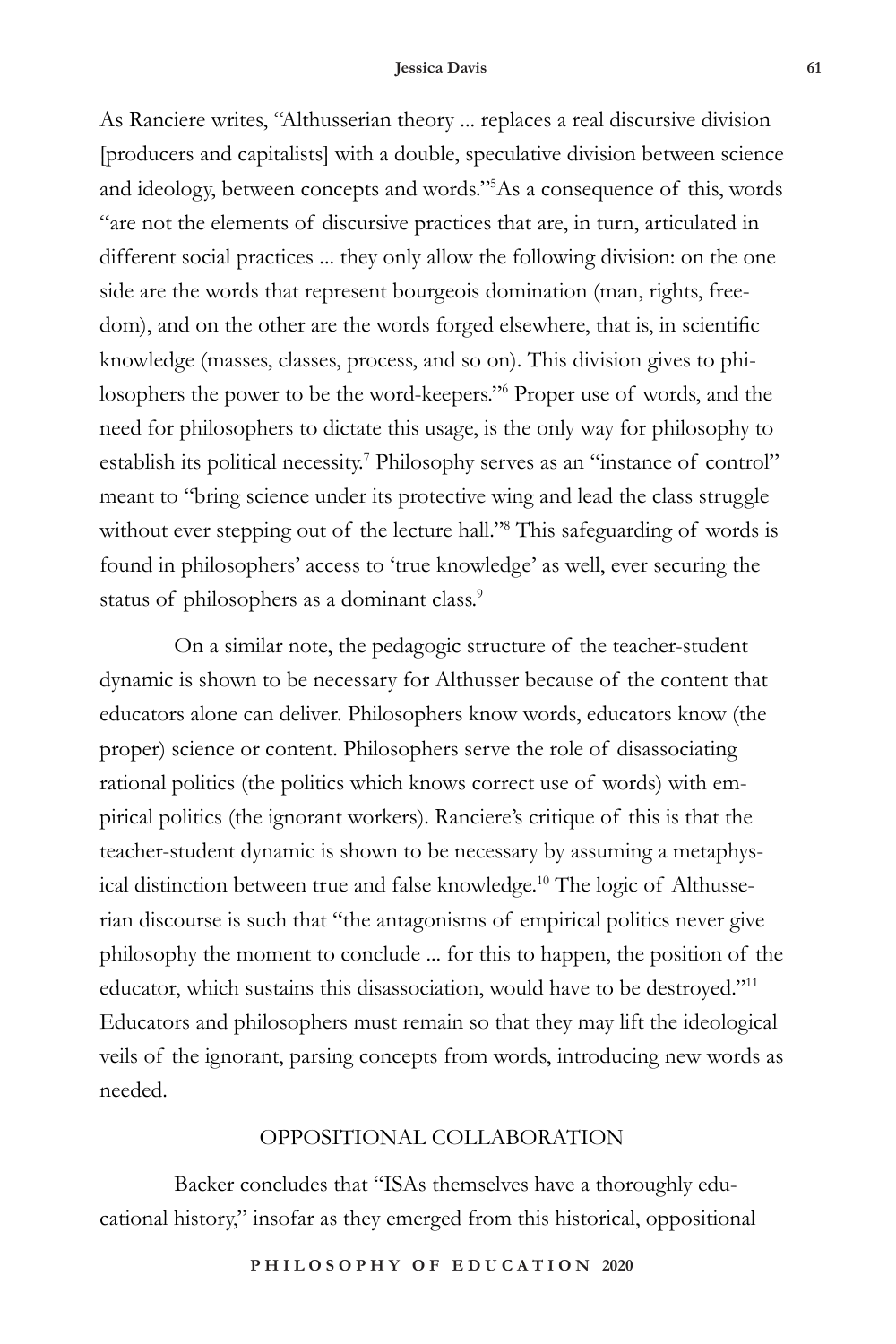collaboration between Althusser and Ranciere, yet Backer leaves this term undefined.12 One place that the term oppositional collaboration comes up is in business studies. As Robert J. Thomas asserts in "The Three Essential Ingredients of Great Collaborations," oppositional collaboration is a response to shortcomings, perceived injustices, and/or failings of an organization, but it "does not seek to ameliorate or compensate for those shortcomings; it seeks instead to leverage them in order to strike a more attractive effort bargain, and/or to grow a counterculture and a distinctive identity based in opposition."13 Using this definition, perhaps Backer would concede that indeed Althusser intended to maintain an identity in opposition to Ranciere's. A second place in which this term is invoked is bioethics. Margaret Pabst Battin writes that "oppositional collaboration involves pairing investigators on opposite sides of an issue" and having them assemble data together, compiling shared reading lists if needed and working together "like a pair of Siamese twins, joined at the eyes and ears, so that they see and hear the same things wherever they go."14 Importantly, Battin goes on, "these oppositional collaborators are not joined at the brain ... they make ideal partners *because* they disagree ... nevertheless, if they enter the collaboration in good faith – that is, with a sincere interest in finding out what is actually the case in the matter they are exploring ... they will seek agreement between themselves as providing the most nearly true account."15 Even if Althusser cited Ranciere, would we say they were working to provide a nearly true account of the same thing? Might we consider Backer's use of the term as distinct from its use in both business and bioethics? The term may evolve in its definition, but it is clear so far that it plays an educative role.

Backer grants that it was a philosophical point for Althusser that what is important in education is the content rather than the form.<sup>16</sup> Yet it is still this form of the teacher-student dynamic that seems to be presented as a given. Per Althusser, students or the proletarians should not worry about the power their teachers have over knowledge, over theory, over them, because as Ranciere puts it, "there are no effects of power, only the effects of the education of the powerful."17 The teacher-student relation can be analyzed thus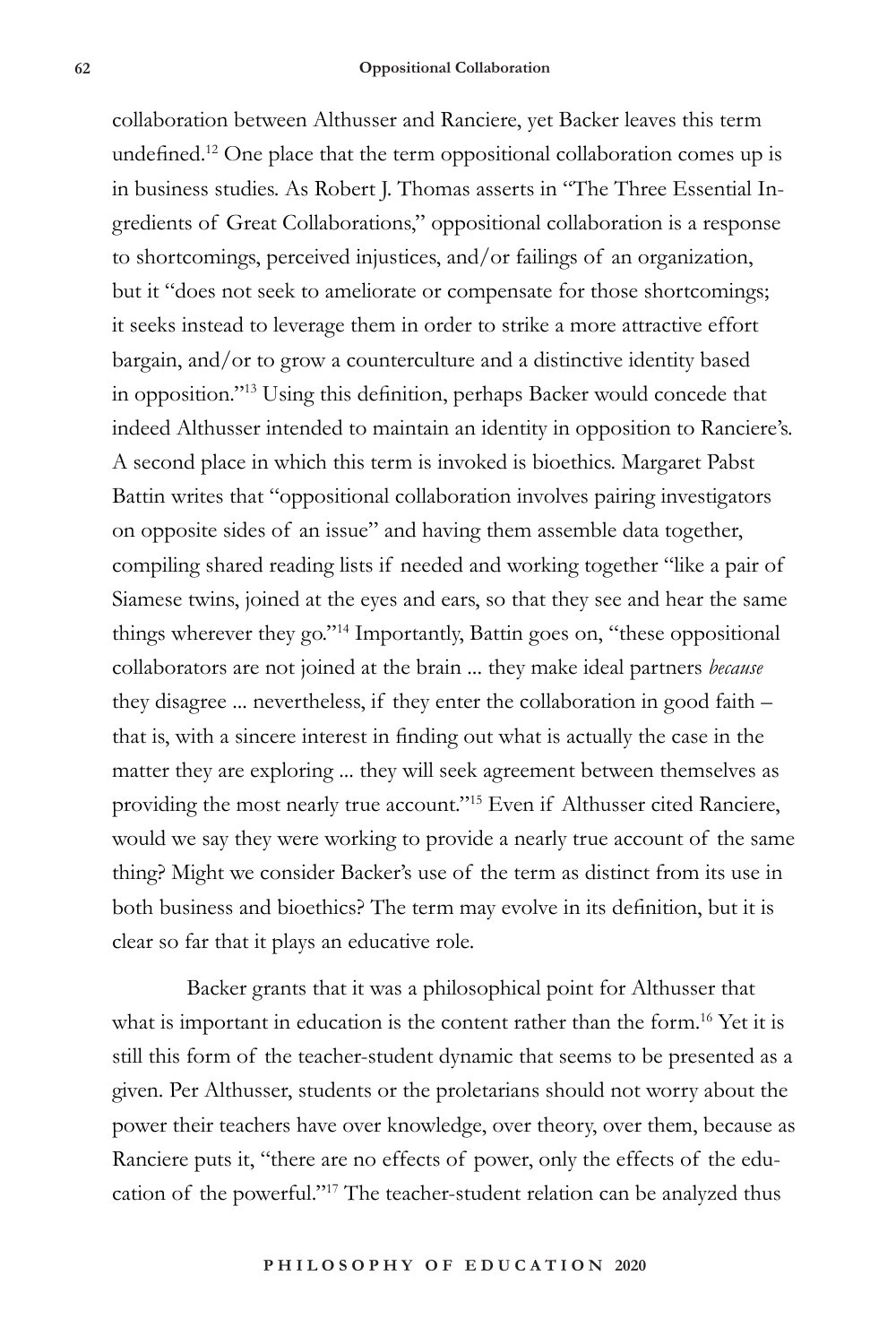not as a power relation but merely as our only hope of escaping ideology and discovering truth; we must be educated. As Ranciere puts it, "Althusserianism is a theory of education, and every theory of education is committed to preserving the power it seeks to bring to light."18 As such, the teacher-student dynamic must be preserved, and we must make sense of Althusser's use of Ranciere's concepts in light of this dynamic. Oppositional collaboration this way may be seen as an Althusserian word to explain the necessary and productive teacher-student dynamic – one in which the importance of content necessitates that teachers teach, yet where the form, despite its appearance as power imbalance, is actually one of collaboration.

## **CONCLUSION**

Backer acknowledges that Ranciere has reason to feel snubbed by his teacher's failure to cite his conceptual contribution to the ISA essay and its subsequent theorization and insists that we should rectify this by recognizing the Rancierian thread within Althusser's work – so long as we distinguish between Ranciere's concepts and Althusser's words.<sup>19</sup> But to summarize *Althusser's Lesson* as Ranciere's attempt to receive acknowledgement and to suggest that abrogation of student activism is a "sticking point" for Ranciere seems to overlook the critique of the science/ideology split and its resulting preservation of the role of the teacher. Putting Ranciere's frustration with his teacher at the heart of a reading of *Althusser's Lesson* is thus a fitting Althusserian response, for the teacher-student relation is (apparently) a determinant dichotomy, and student frustration is inevitable. Offering a new word as a solution serves only to further demonstrate Ranciere's concerns.

Backer expresses his appreciation of Ranciere's contribution to the notion of ISA's and affirms the value this notion has for philosophers of education today. However, if Ranciere's critiques of Althusserian theory are seen mainly as the complaints of a student rectified by remembering that words and concepts are distinct (distinguished by intellecturals), and if this discourse between Ranciere and Althusser should be viewed as one of oppositional collaboration, what have we taken in from Ranciere's critique? What have we learned about actual students, actual teachers? Is the teacher-student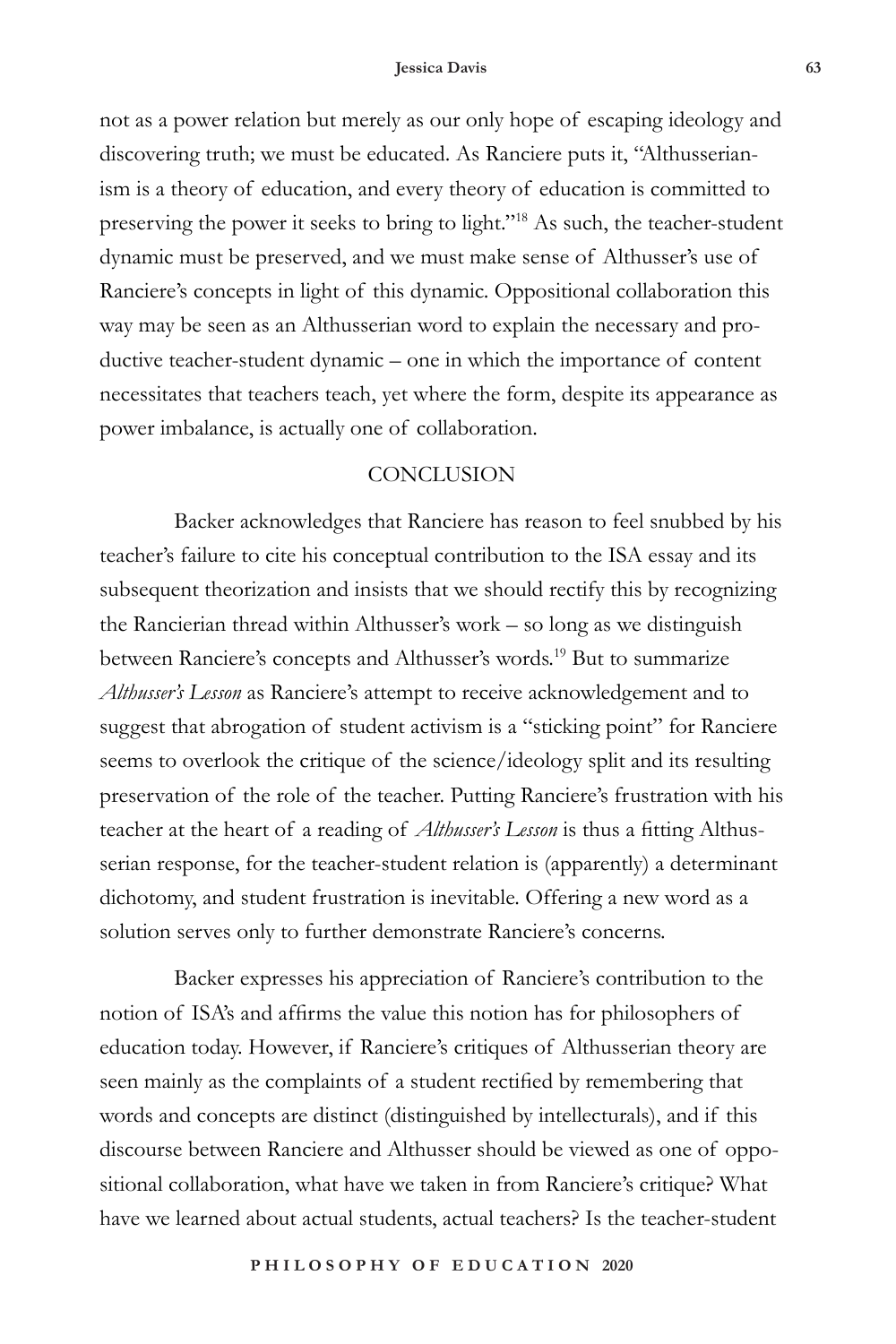dynamic necessary? Are teacher-student relationships inevitably oppositional? Can these relationships truly be seen as collaborative? Can the dynamic be critiqued?

1 David I. Backer, "The Educational Theory of Althusser's Ideological State Apparatuses: Ranciere's Frustration," *Philosophy of Education* (2020).

2 Backer, "The Educational Theory of Althusser's Ideological State Apparatuses," 12.

3 Jacques Ranciere, *Althusser's Lesson*, trans. Emiliano Battista (London: Bloomsbury, 2017), 58; 66-67.

4 Ranciere, *Althusser's Lesson,* 68.

5 Ranciere, *Althusser's Lesson,* 94.

6 Ranciere, *Althusser's Lesson,* 95-96.

7 Ranciere, *Althusser's Lesson,* 65.

8 Ranciere, *Althusser's Lesson,* 67.

9 Ranciere, *Althusser's Lesson,* 146-147.

10 One of the passages from Ranciere that Backer cites includes the suggestion that Althusser is guilty of "a lonely repetition of metaphysics." Backer, "The Educational Theory of Althusser's Ideological State Apparatuses," 11. Backer notes that he will return to this topic yet does not appear to. I hope that my use of 'metaphysics' here will prompt this return.

11 Ranciere, *Althusser's Lesson,* 55.

12 Backer, "The Educational Theory of Althusser's Ideological State Apparatuses," 13;3.

13 Robert J. Thomas, Harvard Business Review, June 11, 2001, https://hbr.

org/2011/06/the-three-essential-ingredient.

14 Margaret Pabst Battin, *Ending Life: Ethics and the Way We Die* (New York: Oxford